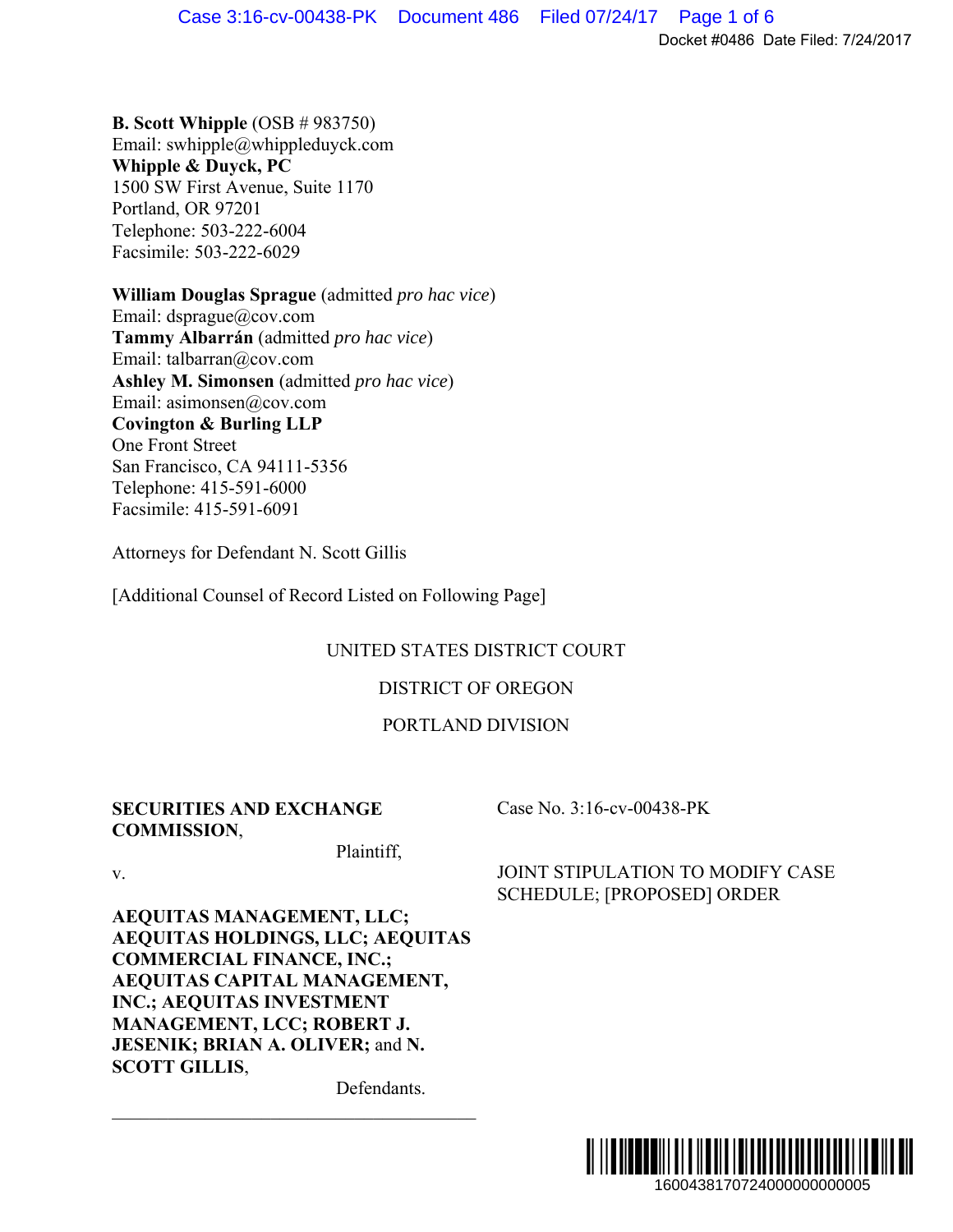### **ADDITIONAL COUNSEL OF RECORD**

**Eleanor Dolev**, OSB# 153324 Email: edolev@mahlerlawgroup.com **Mahler Law Group PLLC**  14029 NW Harbor Lane Portland, OR 97229 Telephone: 971-373-0778

**Peter H. White** (admitted *pro hac vice*) Email: peter.white@srz.com **Jeffrey F. Robertson** *(*admitted *pro hac vice)* Email: jeffrey.robertson@srz.com **Schulte Roth & Zabel LLP** 1152 15th Street NW, Suite 850 Washington, DC 20005 Telephone: 202-729-7470

### **Attorneys for Defendant Robert J. Jesenik**

**Michael B. Merchant** (OSB # 882680)

Email: mbm@bhlaw.com **Black Helterline LLP**  805 SW Broadway, Suite 1900 Portland, OR 97205 Telephone: 503-224-5560

**Jahan P. Raissi** (admitted *pro hac vice*) Email: jraissi@sflaw.com **Larisa A. Meisenheimer** (admitted *pro hac vice*) Email: lmeisenheimer@sflaw.com **Shartsis Friese LLP**  One Maritime Plaza, 18th Floor San Francisco, CA 94111-3598 Telephone: 415-421-6500

### **Attorneys for Defendant Brian A. Oliver**

**Sheila E. O'Callaghan**  Email: ocallaghans@sec.gov

**Bernard B. Smyth**  Email: smythb@sec.gov **Andrew J. Hefty**  Email: heftya@sec.gov **Securities and Exchange Commission**  44 Montgomery Street, Suite 2800 San Francisco, CA 94104 Telephone: 415-705-2500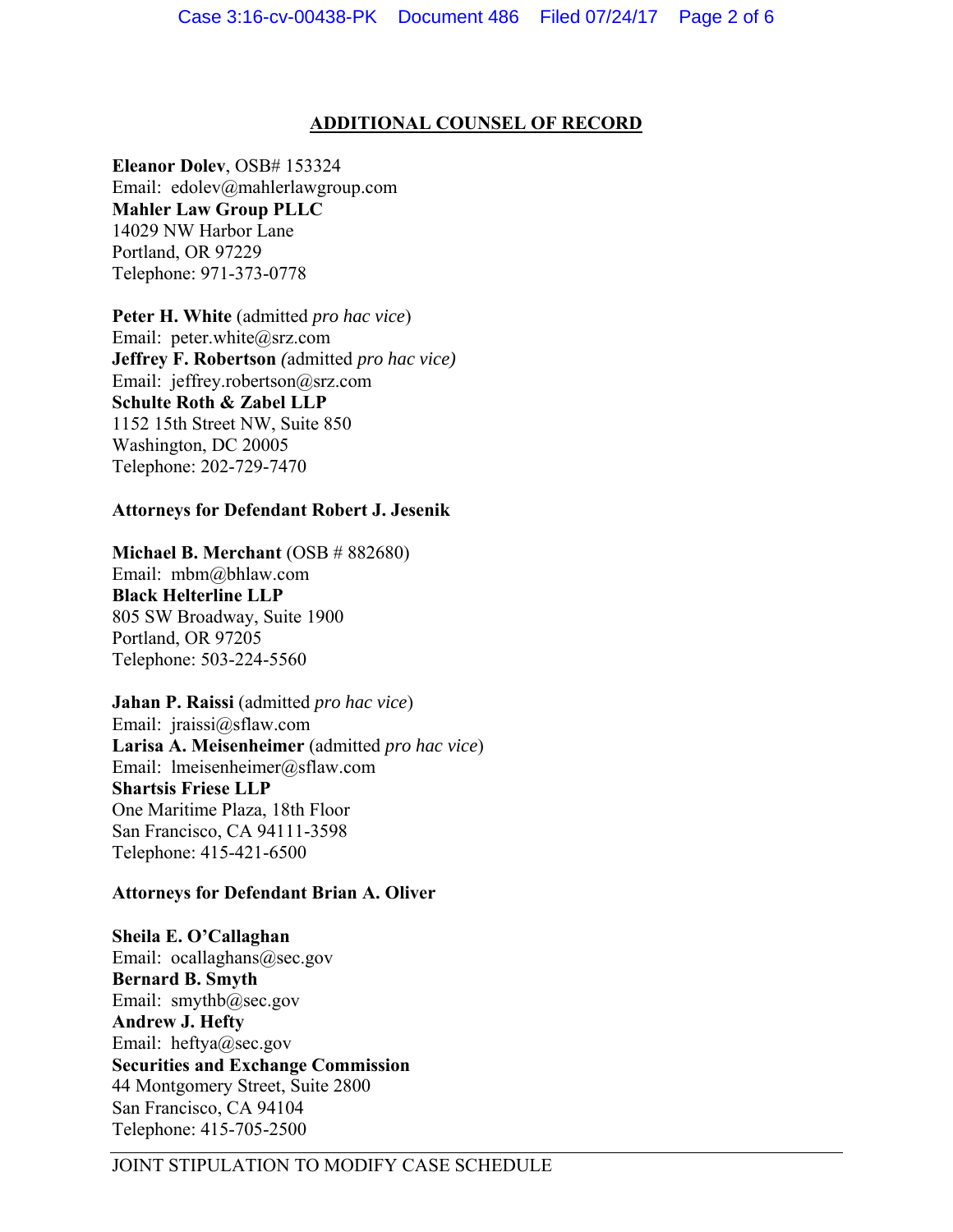Defendants Robert J. Jesenik, Brian A. Oliver, and N. Scott Gillis (the "Individuals") and Plaintiff Securities and Exchange Commission ("SEC"), by and through their respective undersigned counsel, hereby respectfully submit the following Joint Stipulation to Modify Case Schedule. A [Proposed] Order Modifying Case Schedule is attached hereto as Exhibit 1.

#### **STIPULATION**

WHEREAS, on June 21, 2016, the parties submitted a Joint Rule 26 Statement (Dkt. No. 198, *as corrected* Dkt. No. 236) setting forth a proposed scheduling order pursuant to Rule 16 of the Federal Rules of Civil Procedure;

WHEREAS, on August 10, 2016, the Court entered a scheduling order (the "Scheduling Order") (Dkt. No. 239), largely adopting the deadlines proposed by the parties for, *inter alia*, the close of fact discovery (September 21, 2017), the close of expert discovery (January 19, 2018), the last day to file dispositive motions (February 13, 2018), and the pretrial order (March 15, 2018);

WHEREAS, following the Receiver's waiver in October 2016 of all attorney-client privileges held by Aequitas<sup>1</sup> over documents sought by the SEC, the Individuals reviewed documents provided to them by the Receiver for potentially privileged documents, prior to Aequitas' production of such documents to the SEC;

WHEREAS, this privilege review gave rise to Individual privilege disputes between the Individuals and the SEC, and between the Individuals and Sidley Austin LLP and Tonkon Torp LLP;

WHEREAS, through extended meet-and-confer efforts, the SEC and the Individuals were

 $\overline{a}$ 

<sup>&</sup>lt;sup>1</sup> As used herein, "Aequitas" refers collectively to Defendants Aequitas Management, LLC, Aequitas Holdings, LLC, Aequitas Commercial Finance, LLC, Aequitas Capital Management, Inc., and Aequitas Investment Management, LLC.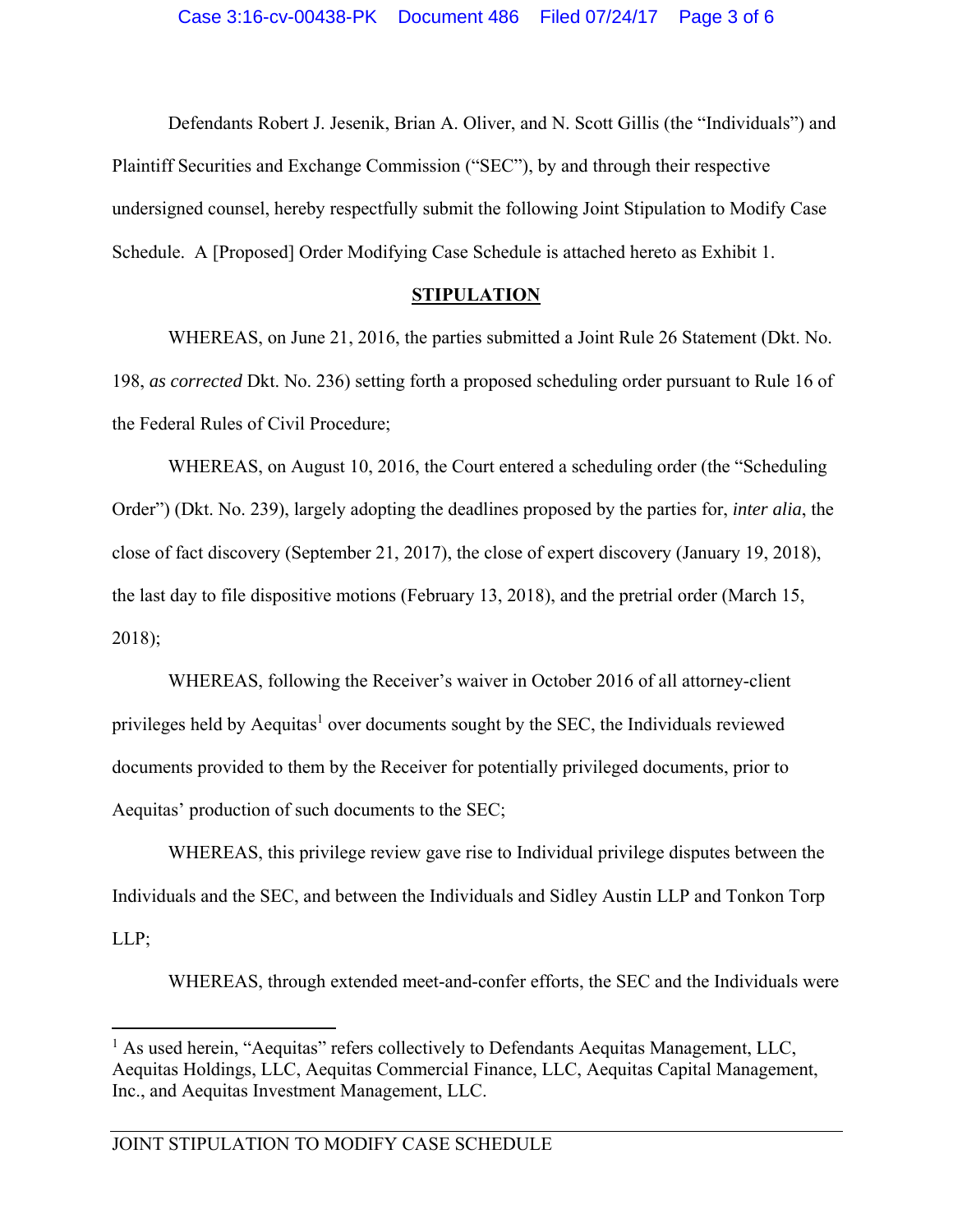#### Case 3:16-cv-00438-PK Document 486 Filed 07/24/17 Page 4 of 6

able significantly to narrow the scope of the privilege disputes, which were presented to the Court in a motion for protective order filed by the Individuals on April 26, 2017 (Dkt. No. 428);

WHEREAS, the Court (Papak, M.J.) denied the Individuals' motion for protective order on July 7, 2017 (Dkt. No. 470);

WHEREAS, the Individuals have objected to the Court's order denying their motion for protective order (Dkt. No. 479);

WHEREAS, these disputes regarding privilege and the related motions practice have had the effect of delaying the parties' ability to complete discovery within the timeframe initially contemplated;

WHEREAS, the documents subject to the motion for protective order have not been produced to the SEC and the SEC believes the documents are relevant to and may be used in certain depositions, particularly the depositions of the Individuals;

WHEREAS, the SEC has obtained from Aequitas and third parties approximately 1.3 million documents in this matter that the SEC has, in turn, produced to the Individuals;

WHEREAS, the SEC has received an additional approximately 500,000 documents from Aequitas and various third parties and anticipates producing those documents to the Individuals during the week of July 24, 2017;

WHEREAS, the SEC anticipates the receipt of additional documents in response to its Second Request for Production to Aequitas, served on June 13, 2017, that the SEC intends to produce to the Individuals;

WHEREAS, there is no trial date currently set in this matter;

WHEREAS, for these reasons, the Individuals and the SEC agree that a six-month extension of the fact and expert discovery deadlines, and corresponding extensions of the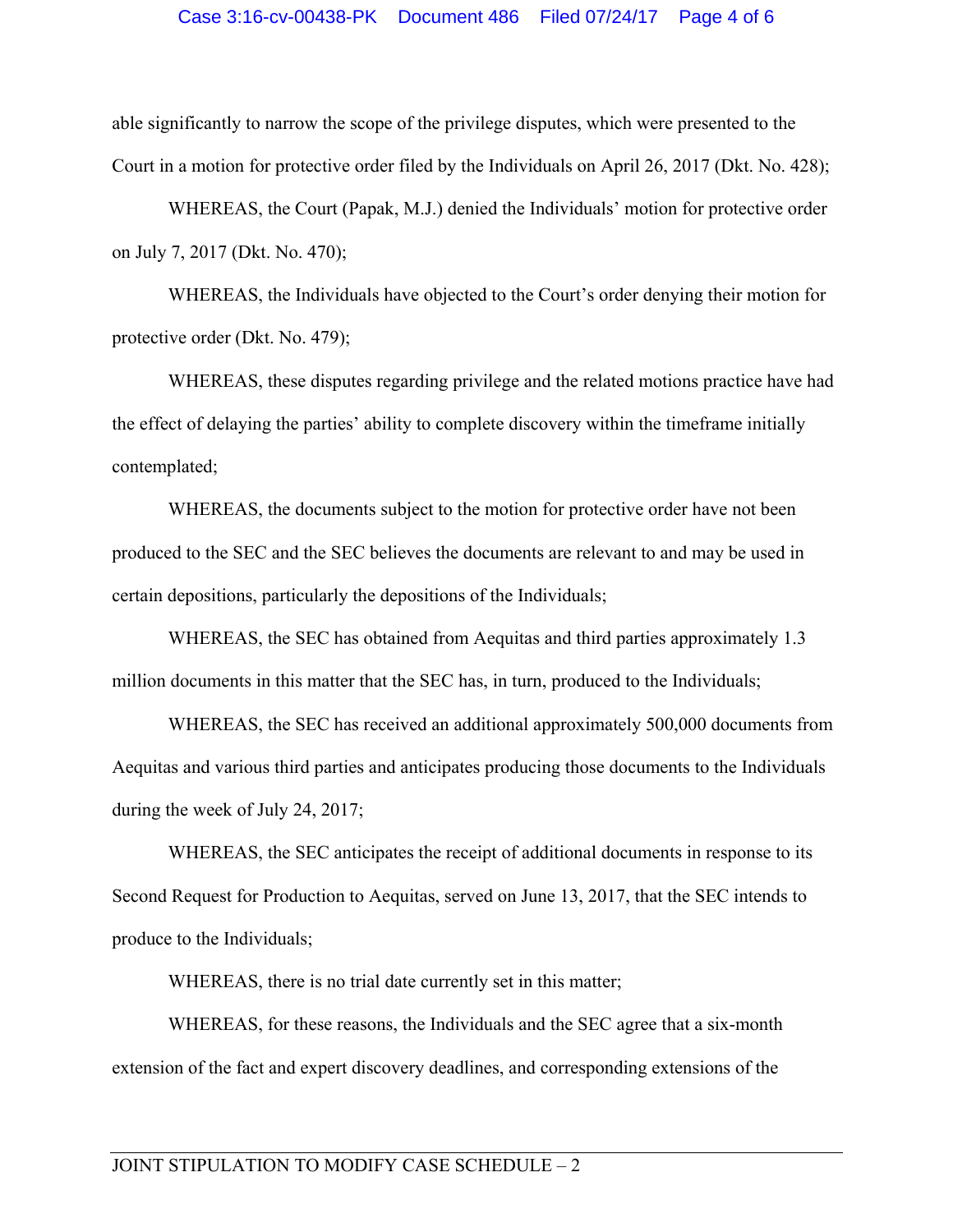### Case 3:16-cv-00438-PK Document 486 Filed 07/24/17 Page 5 of 6

remaining deadlines in the Court's Scheduling Order, is necessary to enable the parties to complete discovery in this matter;

THEREFORE, the Individuals and the SEC hereby stipulate to modification of the case schedule, and request that the Court enter the [Proposed] Order attached hereto as Exhibit 1 modifying the case schedule, as follows:

| <b>Deadline</b>                                      | <b>Current Deadline</b> | <b>Proposed New</b> |
|------------------------------------------------------|-------------------------|---------------------|
|                                                      |                         | <b>Deadline</b>     |
| Fact Discovery Cut-Off                               | 9/21/2017               | 3/30/2018           |
| Joint ADR Report deadline                            | 9/21/2017               | 3/30/2018           |
| Expert witness disclosures                           | 10/24/2017              | 5/4/2018            |
| Rebuttal expert witness disclosures                  | 12/15/2017              | 6/29/2018           |
| <b>Expert Discovery Cut-Off</b>                      | 1/19/2018               | 8/3/2018            |
| Dispositive motions deadline                         | 2/13/2018               | 8/31/2018           |
| Pretrial Order deadline [later of following date     | 3/15/2018               | 9/28/2018           |
| or 30 days after Court's final ruling on dispositive |                         |                     |
| motions]                                             |                         |                     |

### **IT IS SO STIPULATED**.

| DATED: July 24, 2017 | <b>COVINGTON &amp; BURLING LLP</b>                                                |
|----------------------|-----------------------------------------------------------------------------------|
|                      | <u>/s/W. Douglas Sprague</u><br>By:<br>W. DOUGLAS SPRAGUE ( <i>Pro Hac Vice</i> ) |
|                      | Attorneys for Defendant N. Scott Gillis                                           |
| DATED: July 24, 2017 | <b>SCHULTE ROTH &amp; ZABEL LLP</b>                                               |
|                      | $\frac{1}{S}$ Peter H. White<br>By:<br>PETER H. WHITE (Pro Hac Vice)              |
|                      | Attorneys for Defendant Robert J. Jesenik                                         |
| DATED: July 24, 2017 | <b>SHARTSIS FRIESE LLP</b>                                                        |
|                      | /s/ Jahan P. Raissi<br>By:<br><b>JAHAN P. RAISSI</b> ( <i>Pro Hac Vice</i> )      |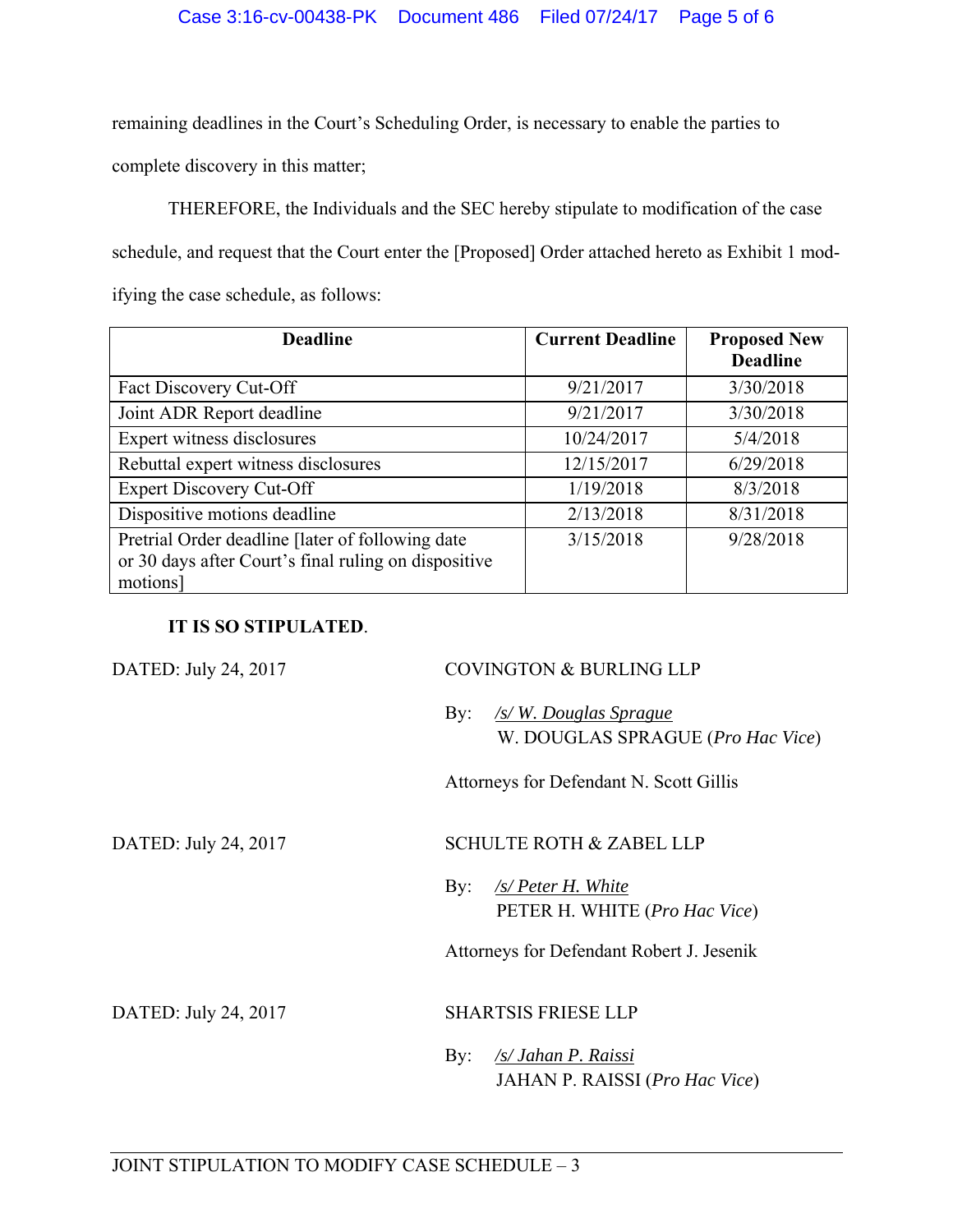Attorneys for Defendant Brian A. Oliver

DATED: July 24, 2017 SECURITIES AND EXCHANGE COMMISSION

By: */s/ Bernard B. Smyth*  BERNARD B. SMYTH

Attorneys for Plaintiff Securities and Exchange Commission

## **LR 11-1(D)(2) CERTIFICATION**

I hereby attest that all other signatories listed, on whose behalf this filing is submitted,

concur in the filing's content and have authorized this filing.

*/s/ W. Douglas Sprague*  W. DOUGLAS SPRAGUE (*Pro Hac Vice*)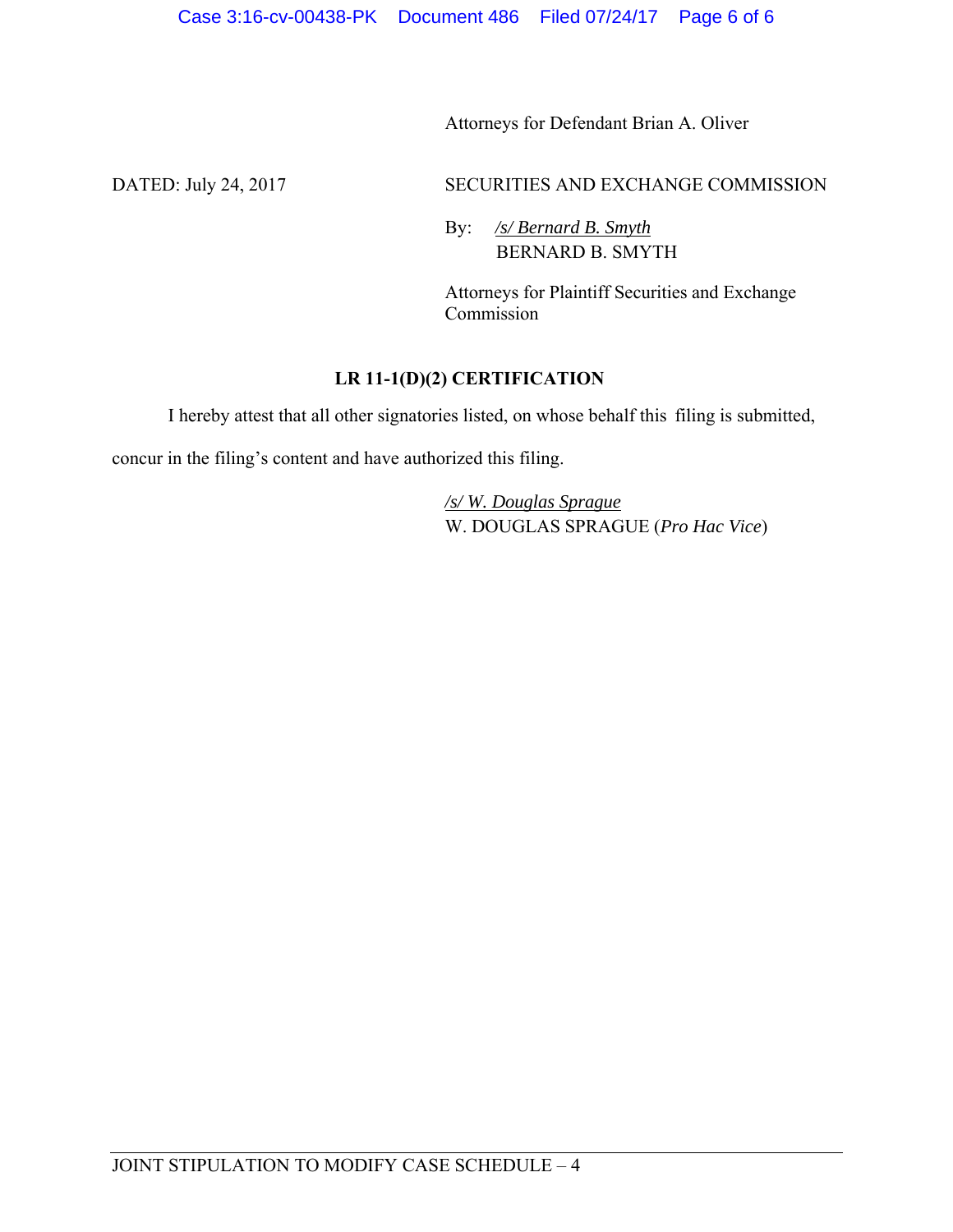**B. Scott Whipple** (OSB # 983750) Email: swhipple@whippleduyck.com **Whipple & Duyck, PC**  1500 SW First Avenue, Suite 1170 Portland, OR 97201 Telephone: 503-222-6004 Facsimile: 503-222-6029

**William Douglas Sprague** (admitted *pro hac vice*) Email: dsprague@cov.com **Tammy Albarrán** (admitted *pro hac vice*) Email: talbarran@cov.com **Ashley M. Simonsen** (admitted *pro hac vice*) Email: asimonsen@cov.com **Covington & Burling LLP**  One Front Street San Francisco, CA 94111-5356 Telephone: 415-591-6000 Facsimile: 415-591-6091

Attorneys for Defendant N. Scott Gillis

[Additional Counsel of Record Listed on Following Page]

# UNITED STATES DISTRICT COURT

## DISTRICT OF OREGON

### PORTLAND DIVISION

### **SECURITIES AND EXCHANGE COMMISSION**,

Case No. 3:16-cv-00438-PK

**SCHEDULE** 

[PROPOSED] ORDER MODIFYING CASE

v.

**AEQUITAS MANAGEMENT, LLC; AEQUITAS HOLDINGS, LLC; AEQUITAS COMMERCIAL FINANCE, INC.; AEQUITAS CAPITAL MANAGEMENT, INC.; AEQUITAS INVESTMENT MANAGEMENT, LCC; ROBERT J. JESENIK; BRIAN A. OLIVER;** and **N. SCOTT GILLIS**,

Defendants.

Plaintiff,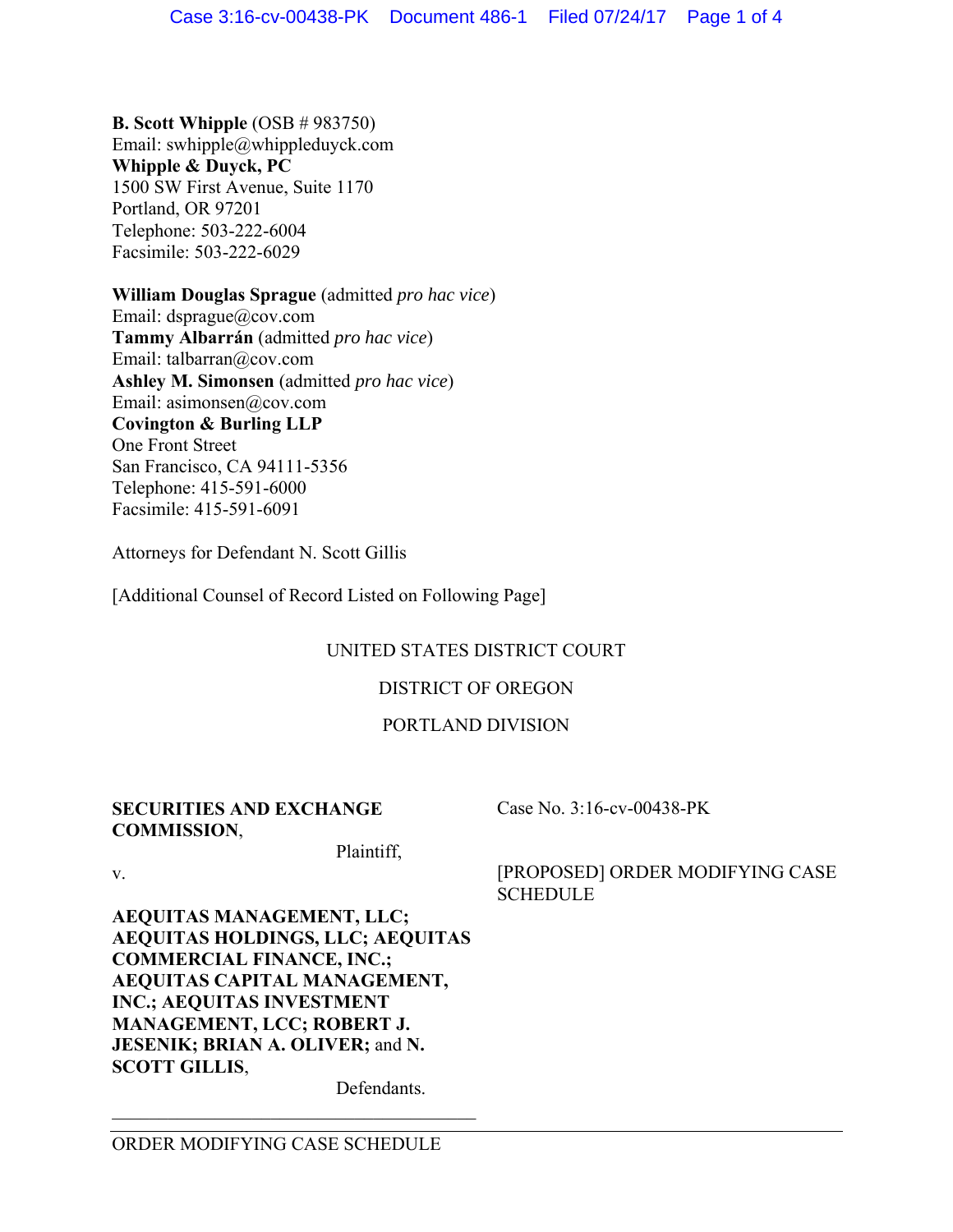### **ADDITIONAL COUNSEL OF RECORD**

**Eleanor Dolev**, OSB# 153324 Email: edolev@mahlerlawgroup.com **Mahler Law Group PLLC**  14029 NW Harbor Lane Portland, OR 97229 Telephone: 971-373-0778

**Peter H. White** (admitted *pro hac vice*) Email: peter.white@srz.com **Jeffrey F. Robertson** *(*admitted *pro hac vice)* Email: jeffrey.robertson@srz.com **Schulte Roth & Zabel LLP** 1152 15th Street NW, Suite 850 Washington, DC 20005 Telephone: 202-729-7470

### **Attorneys for Defendant Robert J. Jesenik**

**Michael B. Merchant** (OSB # 882680)

Email: mbm@bhlaw.com **Black Helterline LLP**  805 SW Broadway, Suite 1900 Portland, OR 97205 Telephone: 503-224-5560

**Jahan P. Raissi** (admitted *pro hac vice*) Email: jraissi@sflaw.com **Larisa A. Meisenheimer** (admitted *pro hac vice*) Email: lmeisenheimer@sflaw.com **Shartsis Friese LLP**  One Maritime Plaza, 18th Floor San Francisco, CA 94111-3598 Telephone: 415-421-6500

### **Attorneys for Defendant Brian A. Oliver**

**Sheila E. O'Callaghan**  Email: ocallaghans@sec.gov **Bernard B. Smyth**  Email: smythb@sec.gov **Andrew J. Hefty** Email: hefty@sec.gov **Securities and Exchange Commission**  44 Montgomery Street, Suite 2800 San Francisco, CA 94104 Telephone: 415-705-2500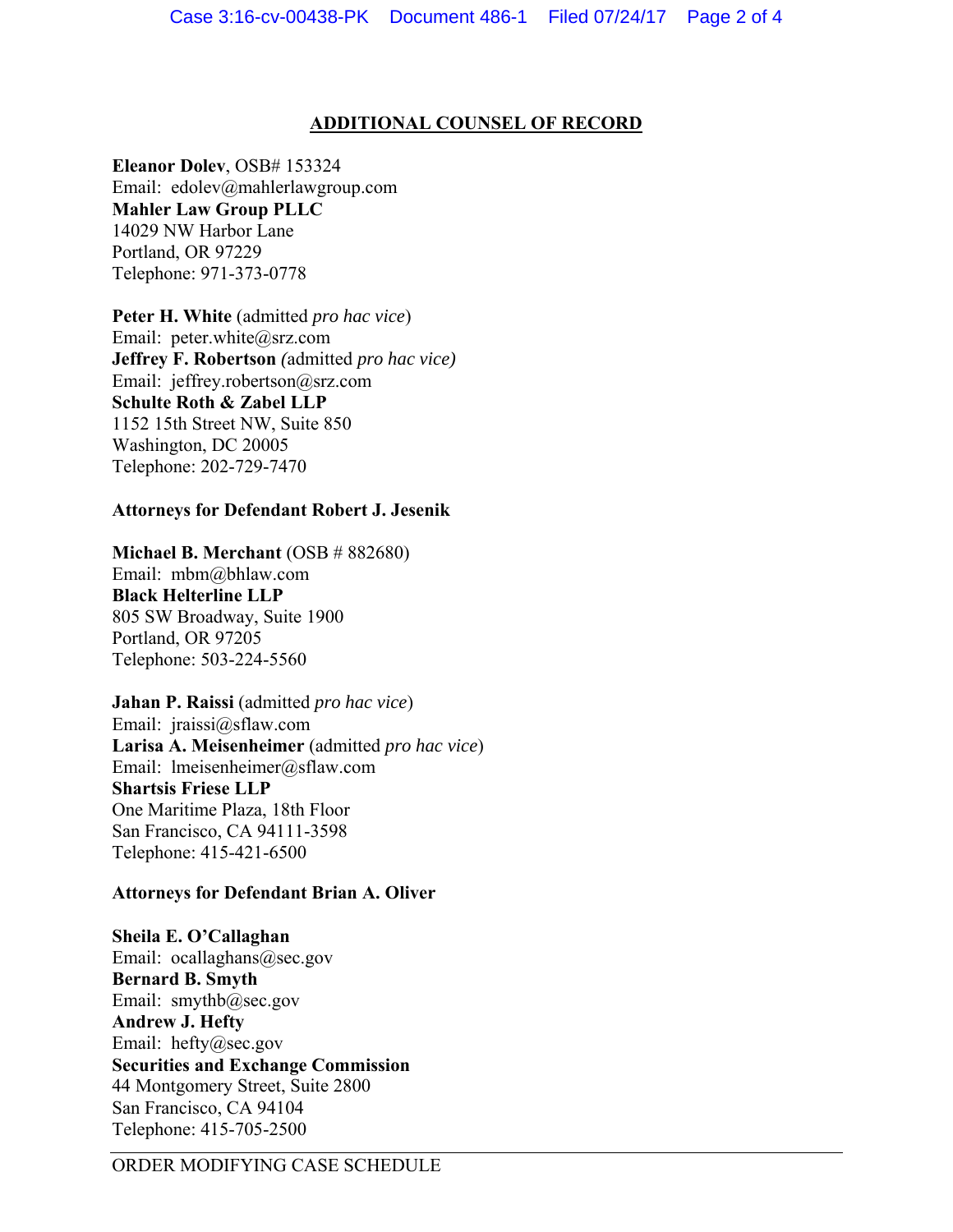PAPAK, Judge:

This matter is before the Court on the Joint Stipulation to Modify Case Schedule filed by Defendants Robert J. Jesenik, Brian A. Oliver, and N. Scott Gillis (the "Individuals") and Plaintiff Securities and Exchange Commission ("SEC") on July 24, 2017. Having fully considered the Stipulation, and for good cause shown,

### **THE COURT DOES HEREBY ORDER THAT:**

The deadlines set forth in the Court's August 10, 2016 scheduling order (Dkt. No. 239) are hereby modified as follows:

| <b>Case Deadline</b>                       | Date                                                                                                          |  |
|--------------------------------------------|---------------------------------------------------------------------------------------------------------------|--|
| Close of Fact Discovery                    | March 30, 2018                                                                                                |  |
| Joint ADR Report Deadline                  | March 30, 2018                                                                                                |  |
| <b>Expert Witness Disclosures</b>          | May 4, 2018                                                                                                   |  |
| <b>Rebuttal Expert Witness Disclosures</b> | June 29, 2018                                                                                                 |  |
| Close of Expert Discovery                  | August 3, 2018                                                                                                |  |
| Last Day to File Dispositive Motions       | August 31, 2018                                                                                               |  |
| Pretrial Order Deadline                    | September 28, 2018 or 30 days after the Court's<br>final ruling on dispositive motions, whichever is<br>later |  |

## **IT IS SO ORDERED.**

DATED this \_\_\_\_\_ day of \_\_\_\_\_\_\_\_\_\_\_\_\_, 2017

 $\overline{a}$ THE HONORABLE JUDGE PAUL PAPAK